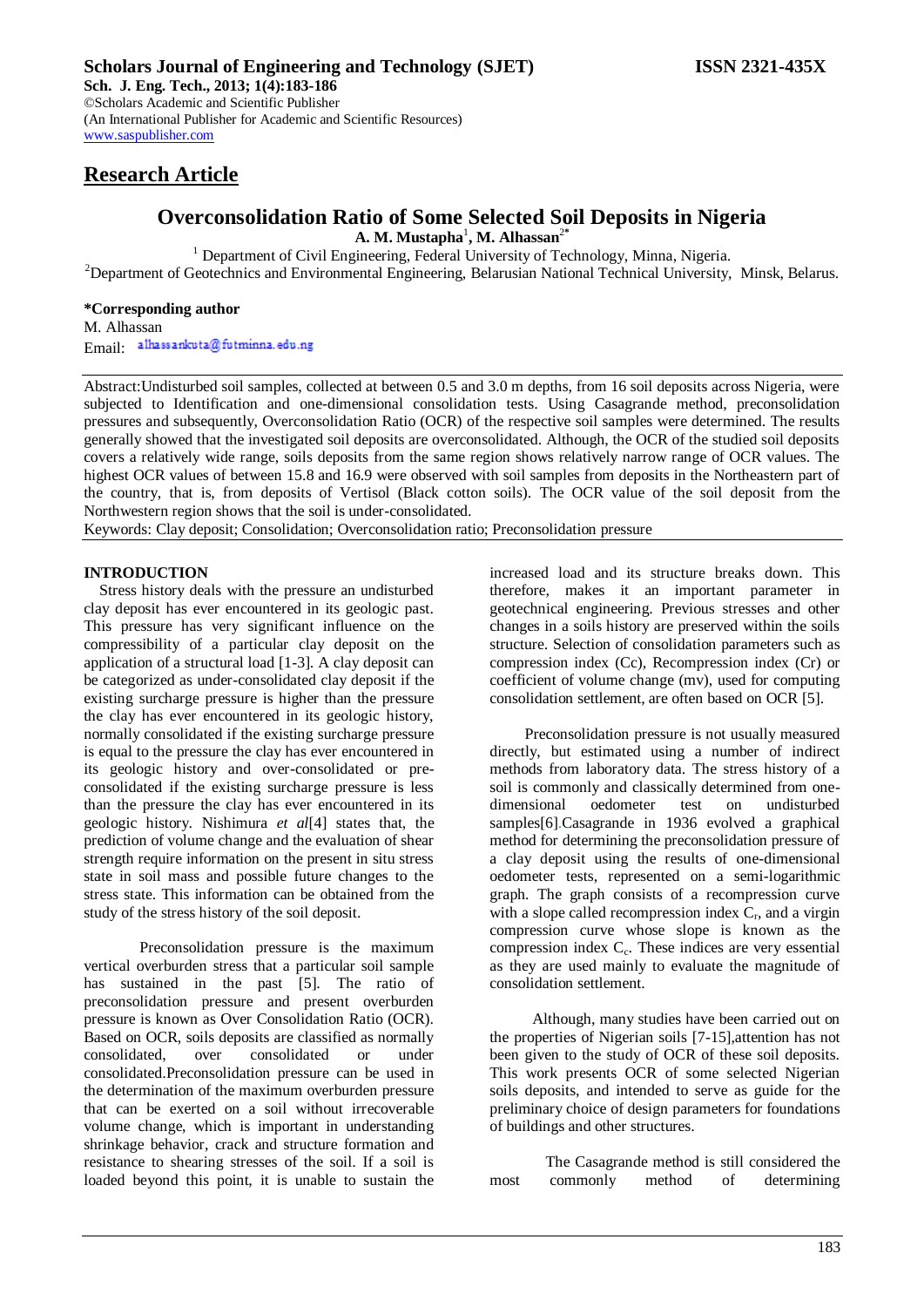preconsolidation pressure of soil deposits [16], and as such was employed in this work.

#### **GEOLOGY OF THE STUDY AREA (NIGERIA)**

The geology of Nigeria is dominated by sedimentary and crystalline basement complex formations which occur in almost equal proportions all over the country [17-22] (fig. 1). The sediment is mainly Upper Cretaceous to recent in age while the basement complex rocks arethought to be Precambrian.



**Fig.1: Geological formation of Nigeria**

 Generally, in Nigeria, the weathered in-situ rock overlies the unweathered bedrock except in areas of outcrops and in exceptional cases where the Quaternary deposits overlie the bedrock directly. The contact between the weathered and unweathered bedrock is known as the basal surface of weathering. The depth of the basal surface is highly variable depending on the type of rock. In sedimentary rock regions, the basal surface of weathering may not easily be discerned, especially when the rocks are not very consolidated. But on the crystalline rocks, this boundary is very distinct because of the remarkable transformation, involved in the chemical weathering of primary rock forming minerals, like feldspars and the ferromagnesians, into secondary clays and iron oxides (Durotoye, 1983). Products of weathering in Nigeria are generally grouped into four main basic groups (fig. 2): the Ferruginous soils, the Ferrallitic soils, the weakly developed soils, and Vertisols, which is localized to the North-eastern part of the country [23].



#### **Fig.2: Soil groups in Nigeria (sample collection points are shown with numbers)**

The Characteristic landforms on the crystalline Basement Complex and the Younger Granites of the Jos Plateau are the extensive dissected pedi-plains above which rise prominent steep sided residual hills, which range in height. The characteristic landforms on the sedimentary Basement Complex consist of extensive dissected flat to very gentle sloping plains of a lower pediment level above which rise remnants of flat lateritic capped hills of a higher pediment level. These lateritic capped hills, dissecting the flat plains are of various heights, with height up to 300mbeen recorded[17].

#### **METHODOLOGY**

Undisturbed soil samples were collected from trial pits at depth ranging between 0.5 and 3.0 m. This depth range was informed by the depth of foundation bases for normal structures in the country. The distribution of the trial pits is as shown in fig. 2. Tests conducted on the samples included soil identification and classification tests in accordance with B. S. 1377-2 [24] with modifications where necessary, while consolidation test was conducted in accordance with B. S. 1377-5 [25]. All the tests were carried out in the geotechnical laboratory of the Department of Civil Engineering, Federal University of Technology, Minna, Nigeria.

The laboratory data from the consolidation test was used to plot graphs, commonly called the e-logp curve or the consolidation curve, i.e. semi-log curves of the effective stress verses the void ratio. From the elogp graphs, using Casagrande method, preconsolidation pressures of the respective soil deposits were determined. Fig. 3 and 4 shows some of these plots. The resulting preconsolidation pressures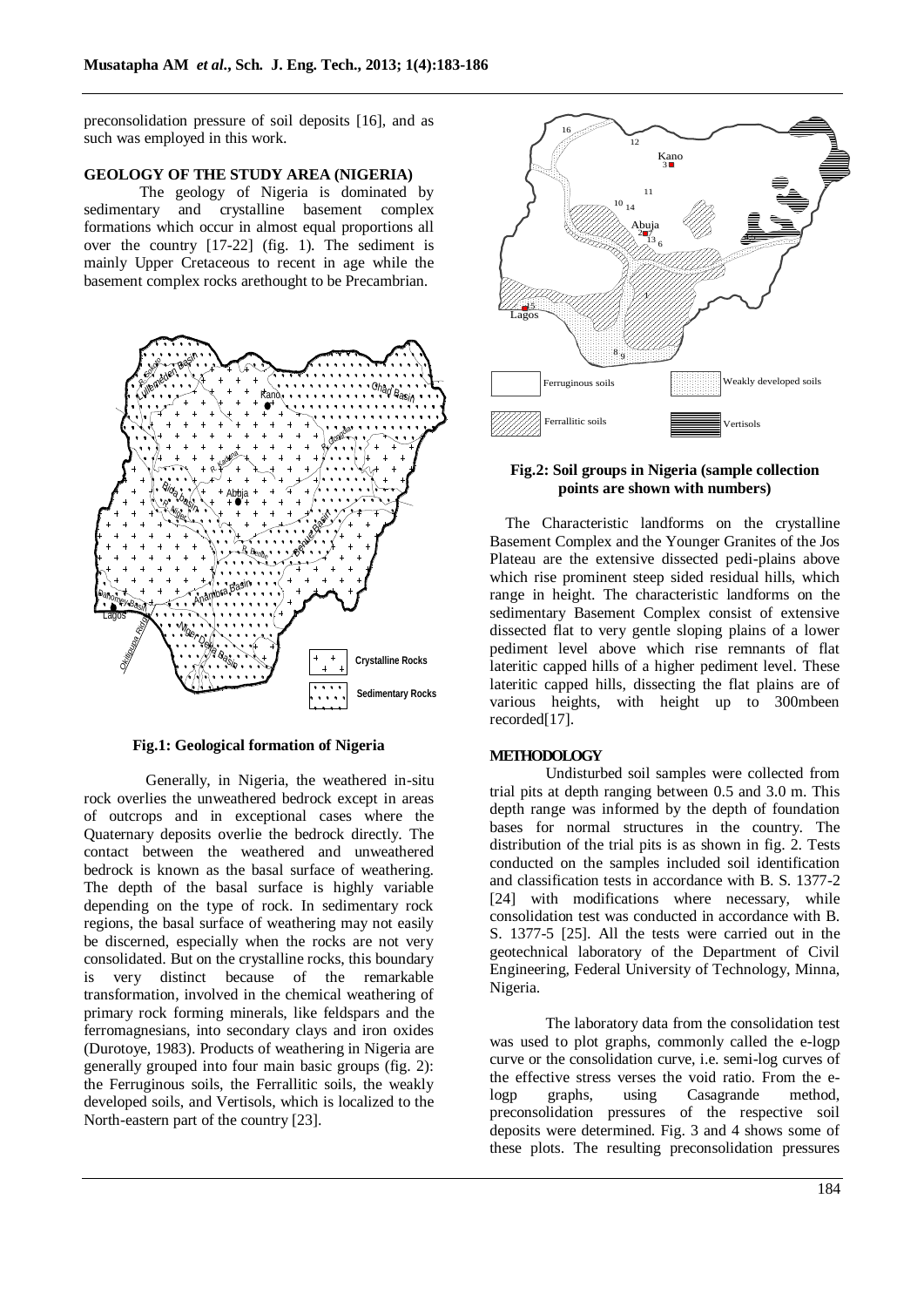were then used in determining for the respective soil deposits OCR, which is expressed as:

$$
OCR = \frac{P_c}{P_o} (1)
$$

Where,  $P<sub>o</sub>$  is the current overburden effective stress; and  $P_c$  is the preconsolidation pressure.

### **RESULTS AND DISCUSSION**

Summary of the laboratory results and the resulting preconsolidation pressures and OCR are presented in table-1. From the results, it is observed that most (more than 90 %) of the studied soil deposits are generally over-consolidated soils. Although, the OCR of the studied deposits covers a relatively wide range, soils deposits from the same region shows relatively narrow



**Fig. 3: e-log p curve for sample 1 Fig. 4: e-log p curve for sample 9**

range of OCR values, indicating relative homogeneity of their profiles. Soil sample 2 and 7, which were collected from deposits around Abuja, the country's capital city, has OCR between 1.62 and 1.65, while soil sample 8 and 9, with OCR values between 2.59 and 2.97, were collected from deposits around Rivers State, in the south-south region of the country. The highest OCR values of between 15.8 and 16.9 were observed with soil samples from deposits of Vertisol (Black cotton soils) in the Northeastern part of the country. The OCR value of 0.62, observed from soil deposit from the Northwestern region shows that the soil is underconsolidated.



| <b>Table1: Summary of results</b> |                     |                            |                                |                               |                                             |                                                |            |                                  |
|-----------------------------------|---------------------|----------------------------|--------------------------------|-------------------------------|---------------------------------------------|------------------------------------------------|------------|----------------------------------|
| <b>Soil</b><br>sample             | <b>Depth</b><br>(m) | <b>Specific</b><br>Gravity | <b>Bulk</b><br>unit            | Soil<br><b>Classification</b> | <b>Surcharge</b><br><b>Pressure</b>         | Preconsolidation<br>Pressure, $\sigma_{\rm p}$ | <b>OCR</b> | <b>Compressive</b><br>Index (Cc) |
|                                   |                     |                            | Weight<br>(kN/m <sup>3</sup> ) |                               | $(\sigma_{\rm vo})$<br>(kN/m <sup>2</sup> ) | (kN/m <sup>2</sup> )                           |            |                                  |
| 1                                 | 3.0                 | 2.60                       | 19.3                           | CL                            | 58                                          | 90                                             | 1.55       | 0.204                            |
| $\overline{2}$                    | 1.5                 | 2.57                       | 18.9                           | <b>SC</b>                     | 28.4                                        | 46.0                                           | 1.62       | 0.188                            |
| 3                                 | 1.2                 | 2.52                       | 21.2                           | <b>SC</b>                     | 25.4                                        | 38.0                                           | 1.50       | 0.098                            |
| 4                                 | 0.5                 | 2.50                       | 19.5                           | CL                            | 9.8                                         | 155.0                                          | 15.8       | 0.193                            |
| 5                                 | 1.0                 | 2.53                       | 19.5                           | <b>CH</b>                     | 19.5                                        | 330.0                                          | 16.9       | 0.161                            |
| 6                                 | 1.5                 | 2.61                       | 19.9                           | SC                            | 29.9                                        | 74.0                                           | 2.47       | 0.189                            |
| 7                                 | 1.5                 | 2.59                       | 18.2                           | <b>SC</b>                     | 27.3                                        | 45.0                                           | 1.65       | 0.291                            |
| 8                                 | 2.0                 | 2.59                       | 20.2                           | <b>SC</b>                     | 40.4                                        | 120.0                                          | 2.97       | 0.163                            |
| $\boldsymbol{9}$                  | 2.5                 | 2.57                       | 19.0                           | <b>SC</b>                     | 47.5                                        | 123.0                                          | 2.59       | 0.249                            |
| 10                                | 1.4                 | 2.67                       | 20.1                           | <b>CH</b>                     | 28.1                                        | 100.0                                          | 3.56       | 0.224                            |
| 11                                | 1.1                 | 2.66                       | 18.1                           | ML                            | 19.9                                        | 115.0                                          | 5.78       | 0.209                            |
| 12                                | 1.8                 | 2.65                       | 18.4                           | <b>SC</b>                     | 33.1                                        | 34.0                                           | 1.03       | 0.145                            |
| 13                                | 1.5                 | 2.69                       | 16.2                           | <b>CH</b>                     | 24.3                                        | 57.0                                           | 2.35       | 0.272                            |
| 14                                | 1.2                 | 2.54                       | 20.3                           | <b>SC</b>                     | 24.4                                        | 42.0                                           | 1.72       | 0.143                            |
| 15                                | 2.0                 | 2.58                       | 18.1                           | ML                            | 36.2                                        | 51.0                                           | 1.41       | 0.226                            |
| 16                                | 2.5                 | 2.60                       | 21.3                           | SC                            | 53.3                                        | 33.0                                           | 0.62       | 0.080                            |

#### **CONCLUSION**

Preconsolidation pressure and subsequent OCR of some selected Nigerian soil deposits were

investigated. Results of the study showed that the investigated soil deposits are generally overconsolidated, with exception of soil deposit from

185